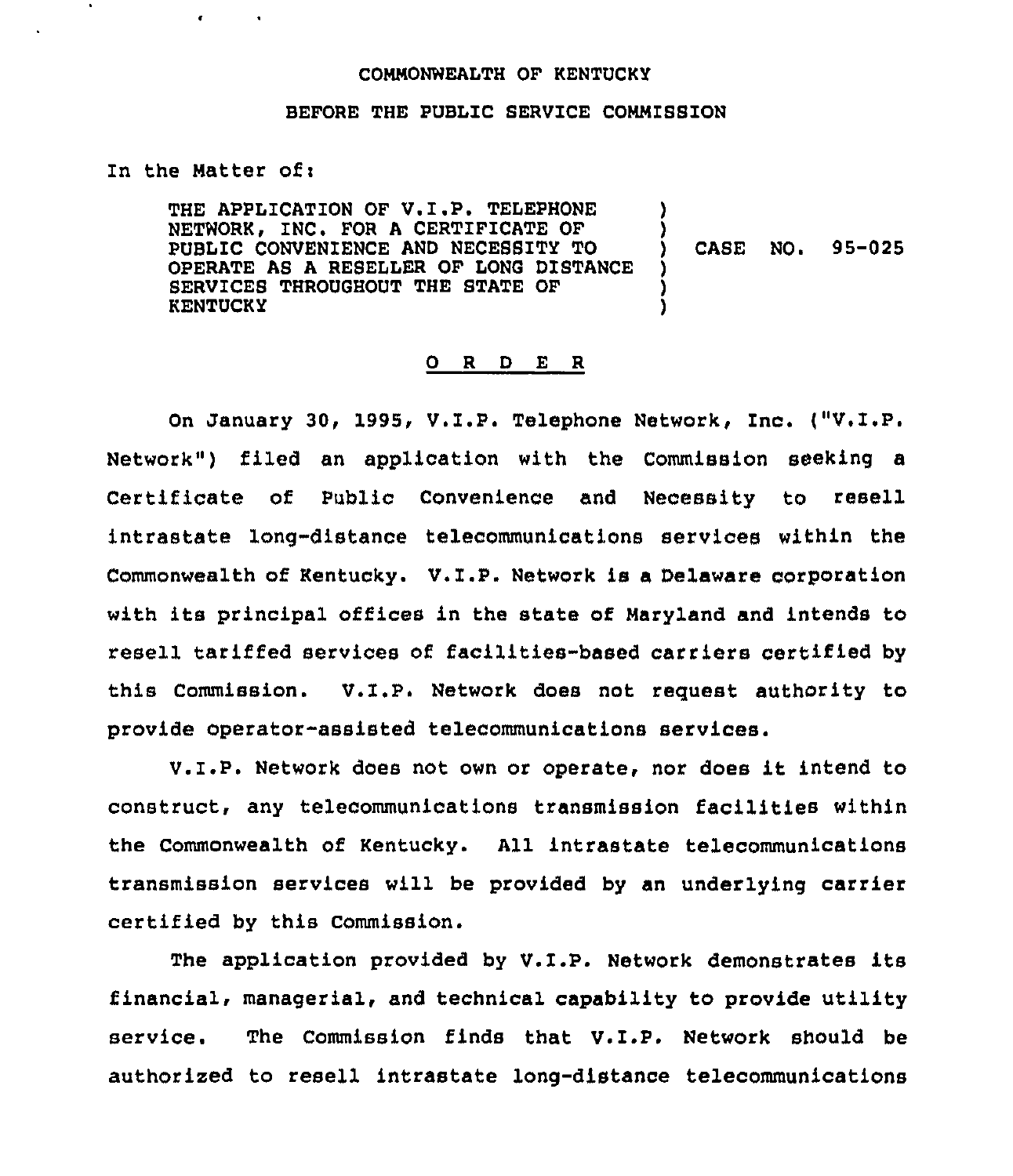services within the Commonwealth of Kentucky. V.I.P. Network filed its proposed tariff on January 30, 1995. Upon review of the proposed tarifi, the Commission finds that the rates proposed by V.I.P. Network, with the following modifications, should be approved as the fair, Just, and reasonable rates to be charged. V.I.P. Network should file revised tariff sheets for the following items:

1. Refer to Original Sheet 15, Section 2.7.3, Deposits. Include language stating that interest will be accrued and refunded for customer deposits as prescribed by state law.

2. Refer to Original Sheet 17, Section 2.7.6(f), Payment and Billing.

a. Include language that meets the requirements of <sup>807</sup> KAR 5:006, Section 8(3)(h), regarding late payment penalties.

 $b.$ Include any charges involved with the discontinuation and reconnection of service.

3. Refer to Original Sheet 20, Section 3.1, Timing of Calls. Clarify the conflicting statements about when chargeable time ends.

4. Refer to Original Sheet 25, Section 4.3, V.I.P. 800 Services. Pursuant to Administrative Case No. 338<sup>1</sup> V.I.P. Network should file rates and conditions of service for enhanced services or should file a petition pursuant to KRS 278.512 and KRB 278.514 setting forth the reasons why the service should be exempt from regulation or subject to alternative regulation.

 $\mathbf{L}$ Administrative Case No. 338, Inquiry Into the Provision of Enhanced Services in Kentucky. Order Dated July 14, 1992.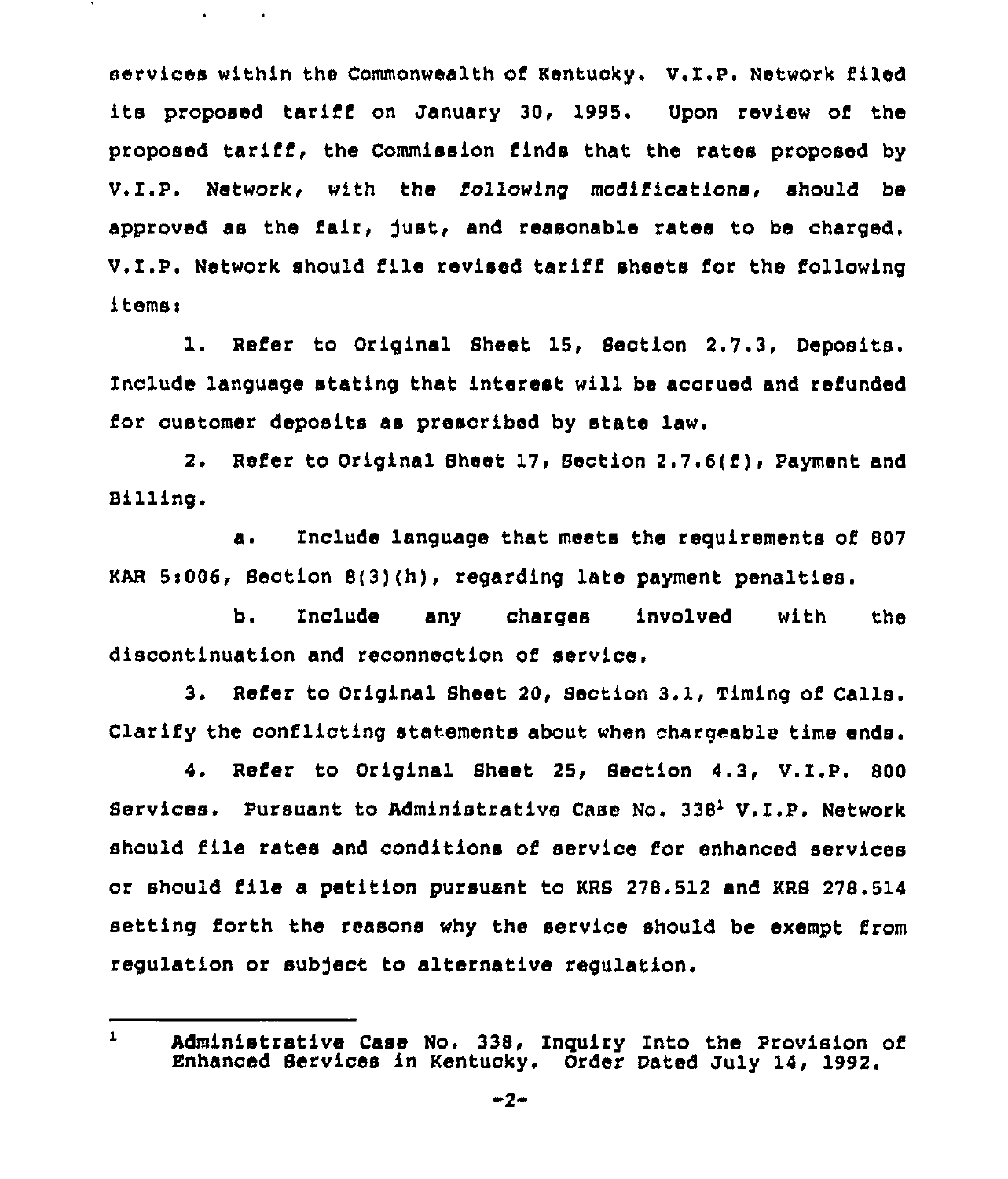5. Pursuant to 807 KAR 5:006, Section  $6(3)$ , include in the tariff the billing form, or its contents, to be used by V.I.P. Network.

 $\bullet$ 

The Commission, having considered the evidence of record and being otherwise sufficiently advised, HEREBY ORDERS that:

1. V.I.P. Network be and it hereby is granted authority to resell intrastate long-distance telecommunications services within the Commonwealth of Kentucky upon filing its tariff pursuant to Ordering Paragraph <sup>5</sup> of this Order.

2. V.I.P. Network's authority to provide service is strictly limited to those services described in this Order and V.I,P. Network's application.

3. IntraLATA services shall be provided in accordance with the restrictions and conditions of service contained in Administrative Case No. 323.<sup>2</sup>

4. The rates proposed by V.I.P. Network on January 30, 1995, with the modifications discussed in the findings above, are hereby approved.

5. Within <sup>30</sup> days from the date of this Order, V.I.P. Network shall file, pursuant to 807 KAR 5:011, its January 30, 1995 tariff sheets with the modifications discussed in the findings above and which conform to the restrictions and conditions of service contained herein.

 $\overline{\mathbf{z}}$ Administrative Case No. 323, An Inquiry Into IntraLATA Toll Competition, An Appropriate Compensation Scheme for Completion of IntraLATA Calls by Interexchange Carriers, and WATS Jurisdictionality, Phase I, Order Dated Nay 6, 1991.